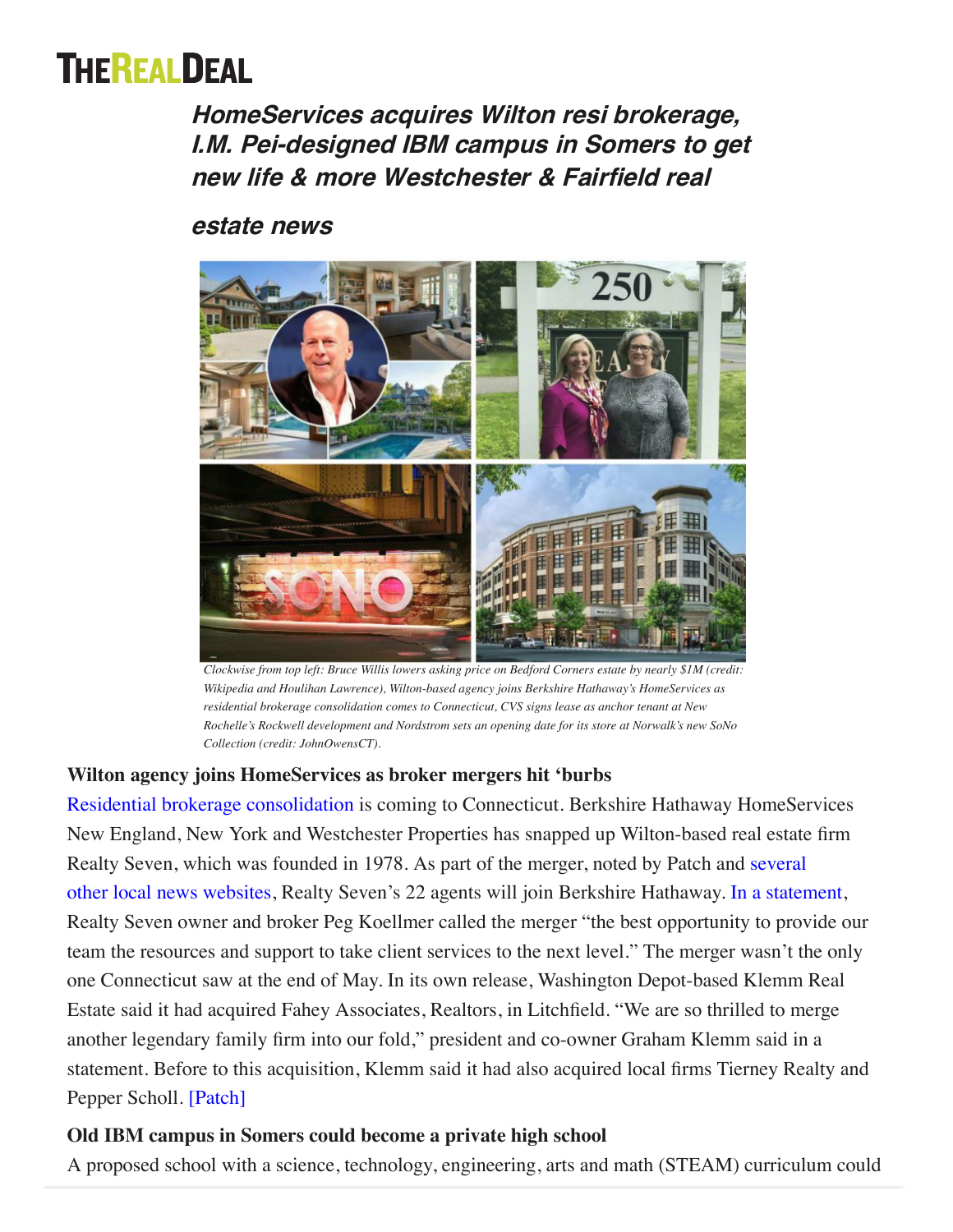[o](https://therealdeal.com/2018/09/26/developers-propose-transforming-somers-ibm-campus-into-a-school/)[wns the pro](https://therealdeal.com/tristate)[perty, told L](https://therealdeal.com/)[oHud the origin](https://therealdeal.com/la)[al plan was to op](https://therealdeal.com/miami)[e](https://therealdeal.com/2018/09/26/developers-propose-transforming-somers-ibm-campus-into-a-school/)[n the first](https://therealdeal.com/chicago) [p](https://therealdeal.com/2018/09/26/developers-propose-transforming-somers-ibm-campus-into-a-school/)[hase of the](https://therealdeal.com/national) [for-pr](https://therealdeal.com/2018/09/26/developers-propose-transforming-somers-ibm-campus-into-a-school/)[ofit schoo](https://therealdeal.com/subscription/)[l in](https://therealdeal.com/#login) [Sep](https://www.facebook.com/therealdealmedia)[te](https://www.twitter.com/trdny)[mbe](https://www.youtube.com/TheRealDealMagazineNewYork)[r 2](https://www.instagram.com/therealdeal)[020](https://www.linkedin.com/company/therealdeal), but said the new plan, to start a summer program in 2021, will be more on par with the review process the project needs to go thro[ugh. The ou](https://therealdeal.com/new-research/)tlet noted [that Ev](https://therealdeal.com/tag/trd-video/)ergreen Ridge plans to use 1.2 million square feet across all five Pei-designed buildings, including a distinctive pyramid-like [s](https://therealdeal.com/newsletter/)tructure. [IBM sold its former campus for \\$31.75 million](https://www.tapinto.net/towns/north-salem/articles/ibm-facility-in-somers-sells-for-nearly-32-milli) to a limited liability company in 2016. Somers Town Supervisor Rick Morrissey expressed enthusiasm for the project, saying it "would be in the best interest of the town." [\[LoHud\]](https://www.lohud.com/story/news/local/westchester/somers/2019/06/04/whats-up-school-proposed-somers-former-ibm-property/3768944002/)

#### **Bruce Willis cuts asking price again for Bedford Corners estate**

Actor Bruce Willis and wife Emma Hemming Willis have lowered the asking price on their Bedford Corners estate from \$9.5 million to \$8.695 million, [LoHud reported,](https://www.lohud.com/story/entertainment/people/suburbarazzi/2019/05/31/bruce-willis-lowers-price-bedford-corner-home-westchester-ny/1289672001/) citing data from the local multiple listing service. The \$9.5 million price tag itself appears to be a reduced asking price, as the couple [reportedly listed their nearly 9,000-square-foot estate in January](https://therealdeal.com/2019/01/21/bruce-willis-looks-to-sell-new-york-country-estate-for-13m/) for \$12.95 million. The Willises bought the property at [340 Croton Lake Road,](https://www.zillow.com/homedetails/340-Croton-Lake-Rd-Mount-Kisco-NY-10549/33008315_zpid/) which has a five-bedroom main house with a garden, wine cellar and media room, for \$12 million back in 2014. The estate also has a saltwater pool, a pool house and a tennis court, according to LoHud, which noted that the price chop shows that "not even stunning, and secluded, celebrity homes are immune to the softening in the luxury market." Douglas Elliman's Nancy Strong, Stacey Oestreich and Ann Cutbill Lenane have the listing. Lenane was also the listing agent when the Willises sold their 271 Central Park West duplex last year. [\[TRD\]](https://therealdeal.com/tristate/2019/06/05/yippee-ki-yay-bruce-willis-again-cuts-ask-for-12m-westchester-estate/)

#### **New Rochelle IDA grants preliminary OK for 2 apartment projects**

[The developers of a pair of proposed apartment projects in New Rochelle are on their way to securin](https://therealdeal.com/2018/01/17/bruce-wills-asking-18m-for-cpw-duplex/)g at least \$23 million in tax subsidies, the Daily Voice Plus reported. The New Rochelle Industrial Development Agency gave preliminary approval to Huguenot Partners' proposed 28-story building at Huguenot Street and Centre Avenue, as well as Mill Creek Residential Trust's proposed 8-story building on Maple Avenue, according to the outlet. The two projects are collectively slated to cost around \$241 million and will bring 619 apartments to New Rochelle, the DVP reported. Construction on the project pitched by Huguenot Partners, [a unit of Manhattan-based developer DHA Capital](https://therealdeal.com/2019/03/07/developer-gets-new-rochelle-ida-incentives-for-91m-resi-project-project/), is expected to wrap up in 2021. Construction on the Mill Creek project should finish by 2022, pending certain approvals. [\[DVP\]](https://dailyvoiceplus.com/westchester/westchester-business-journal/economic-development/new-rochelle-ida-gives-tentative-ok-for-23m-in-tax-subsidies-for-two-apartment-projects/769493/?utm_source=Westchester%20County%20Business%20Journal)

#### **CVS signs anchor tenant lease at New Rochelle apartment complex**

A CVS pharmacy in New Rochelle is moving into into a new building down the block from its current site, the Daily Voice Plus reported. CVS inked a lease for 13,200 square feet inside The Rockwell at 583 North Avenue, according to the outlet. The pharmacy will be the building's anchor tenant, said New Rochelle Mayor Noam Bramson, who spoke with *The Real Deal* earlier this year